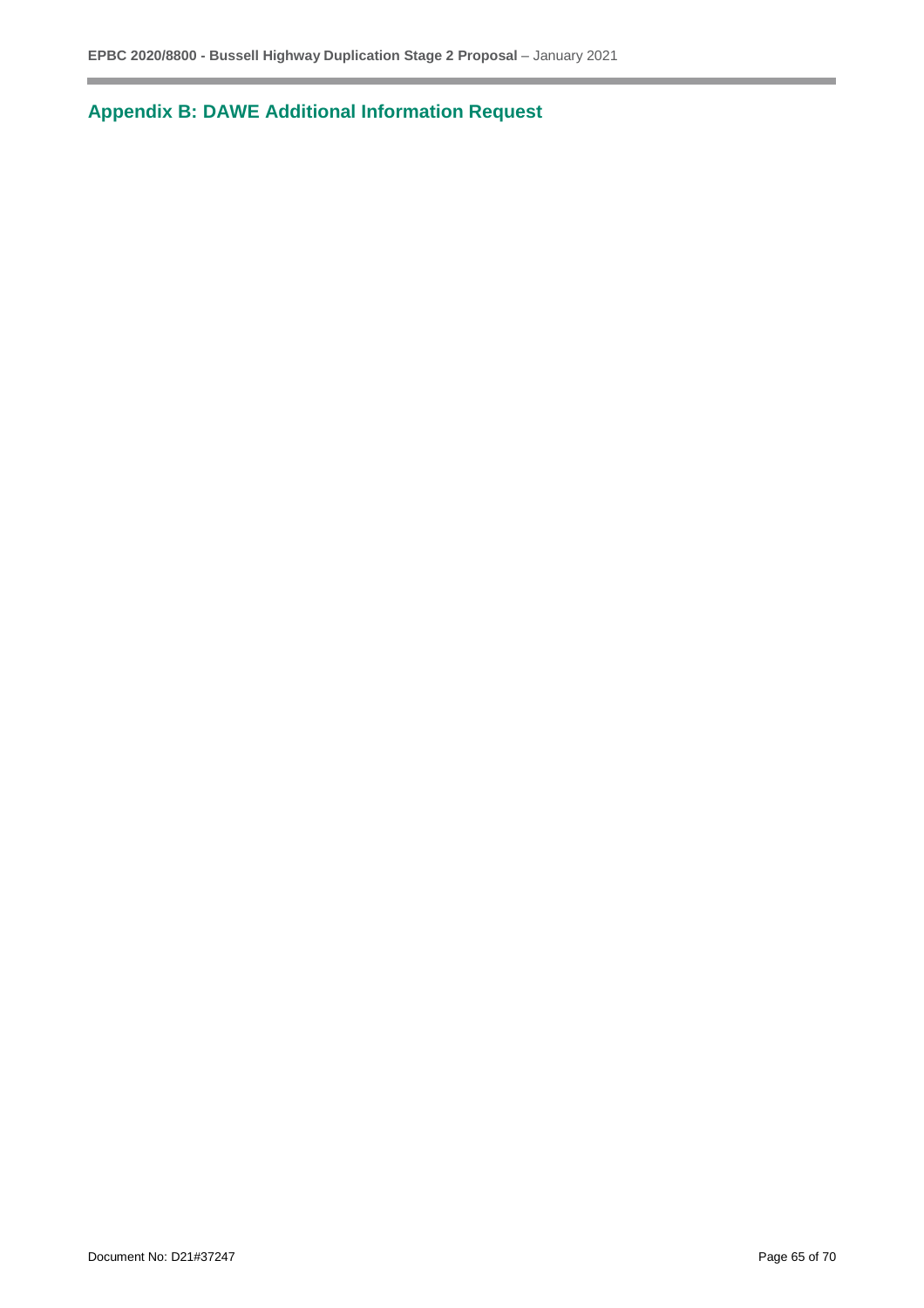EPBC Ref: 2020/8800



Ms Martine Scheltema Manager Environment Main Roads Don Aitken Centre Waterloo Crescent EAST PERTH WA 6004

Dear Ms Scheltema

## **Additional information required for preliminary documentation. Bussell Highway Duplication Hutton to Sabina, near Busselton, WA**

I am writing to you in relation to your proposal to clear vegetation and construct a second carriageway on a 12.3 km segment of the Bussell Highway between Hutton and Sabina, near Busselton, Western Australia.

On 3 November 2020, a delegate of the Minister for the Environment decided that the proposed action is a controlled action and that it will be assessed by preliminary documentation. Further information will be required to assess the relevant impacts of the proposed action.

Details outlining the further information required are at Attachment A.

Details on the assessment process and the responsibilities of the proponent are set out in the enclosed fact sheet. Further information is available from the Department's website at [http://www.environment.gov.au/epbc.](http://www.environment.gov.au/epbc)

If you have any questions about the assessment process or the further information required, please contact Leo Pure, by email to [leo.pure@environment.gov.au,](mailto:leo.pure@environment.gov.au) or by telephone on (02) 6274 1475 and quote the EPBC reference number shown at the beginning of this letter.

Yours sincerely

fre

David Loch Acting Director Project Assessments West Section 2 Environment Assessments West (WA, SA, NT) Branch 12 November 2020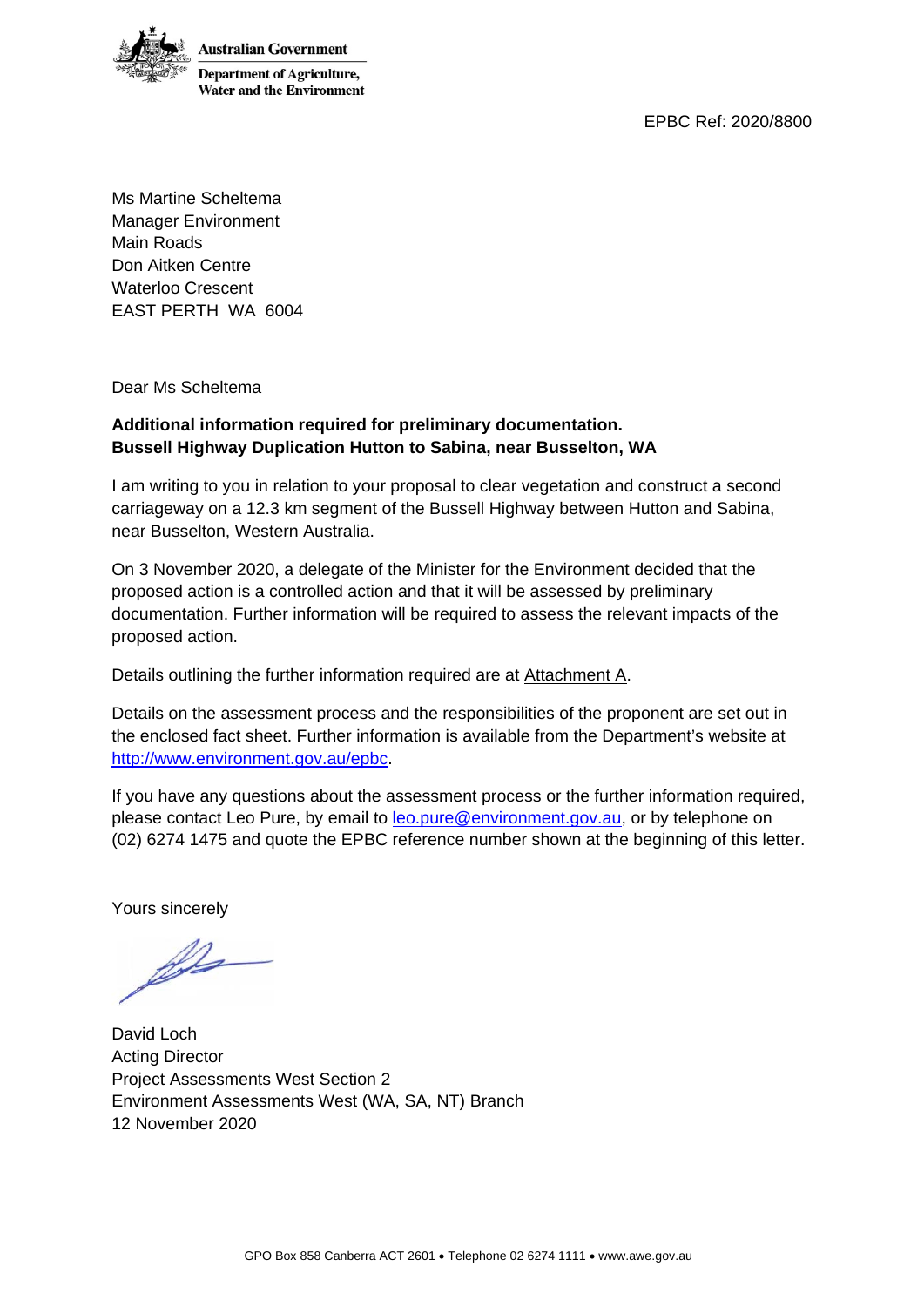## **Attachment A – PRELIMINARY DOCUMENTATION REQUIREMENTS**

This document sets out the specified information required by the Minister under section 95A of the EPBC Act for the assessment of the impacts of your proposed action, henceforth referred to as the preliminary documentation ('PD').

Based on the information provided in your referral, and other available information, the Department is particularly interested in additional information for the species tabulated below.

|    | Listed threatened species and ecological communities (s18 & 18A)                                                                                                                                                                                                                                                                                                                                                                                                                                                                                                                                                                                                                                                                                                                                                        |
|----|-------------------------------------------------------------------------------------------------------------------------------------------------------------------------------------------------------------------------------------------------------------------------------------------------------------------------------------------------------------------------------------------------------------------------------------------------------------------------------------------------------------------------------------------------------------------------------------------------------------------------------------------------------------------------------------------------------------------------------------------------------------------------------------------------------------------------|
| 1. | The Department notes that the proposed action will likely have significant<br>impacts on the endangered Baudin's Black Cockatoo<br>(Calyptorhynchus baudinii), endangered Carnaby's Black-Cockatoo<br>(Calyptorhynchus latirostris) and vulnerable Forest Red-tailed Black-Cockatoo<br>(Calyptorhynchus banksii naso) ('Black Cockatoos') by removing 18.0 ha of<br>foraging, potential roosting and potential breeding habitat for these species.                                                                                                                                                                                                                                                                                                                                                                      |
|    | Please provide the following information so that the Department can further<br>assess the significance of these impacts:                                                                                                                                                                                                                                                                                                                                                                                                                                                                                                                                                                                                                                                                                                |
|    | Additional details, for example as a table, describing the area (in hectares) of<br>٠<br>each type of foraging habitat in the project area. The most recent relevant<br>vegetation survey by Ecoedge in 2019 provides this type of information but<br>for a larger area than the actual project area. Specifically, the Department<br>wants to know the vegetation composition of the 18.0 ha of foraging habitat<br>proposed to be cleared. For example, Figures 23 to 27 in Ecoedge's 2019<br>vegetation survey could be modified to show the areas of each vegetation<br>type. This information should be presented with general information about<br>the vegetation composition of the neighbouring Tuart Forest National Park,<br>noting similarities and differences to the foraging habitat in the project area. |
|    | A discussion of the potential direct and indirect impacts to Black Cockatoos<br>٠<br>that could arise from loss of foraging habitat. This should refer to the specific<br>vegetation composition as requested above.                                                                                                                                                                                                                                                                                                                                                                                                                                                                                                                                                                                                    |
|    | Discussion of any proposed avoidance, mitigation or management measures<br>to be implemented prior to, during and post-clearing to manage potential<br>direct and indirect impacts of the proposed action on Black Cockatoos and<br>their foraging habitat. Demonstrate that the proposed measures are specific,<br>measurable, achievable, realistic and time-bound (SMART). Please include a<br>discussion on the efficacy of the proposed avoidance, mitigation and<br>management measures.                                                                                                                                                                                                                                                                                                                          |
|    | The proponent may provide this information in an Environmental<br>٠<br>Management Plan (EMP), however if this is the case, the EMP must be<br>provided to the Department for review. Management plans should be                                                                                                                                                                                                                                                                                                                                                                                                                                                                                                                                                                                                         |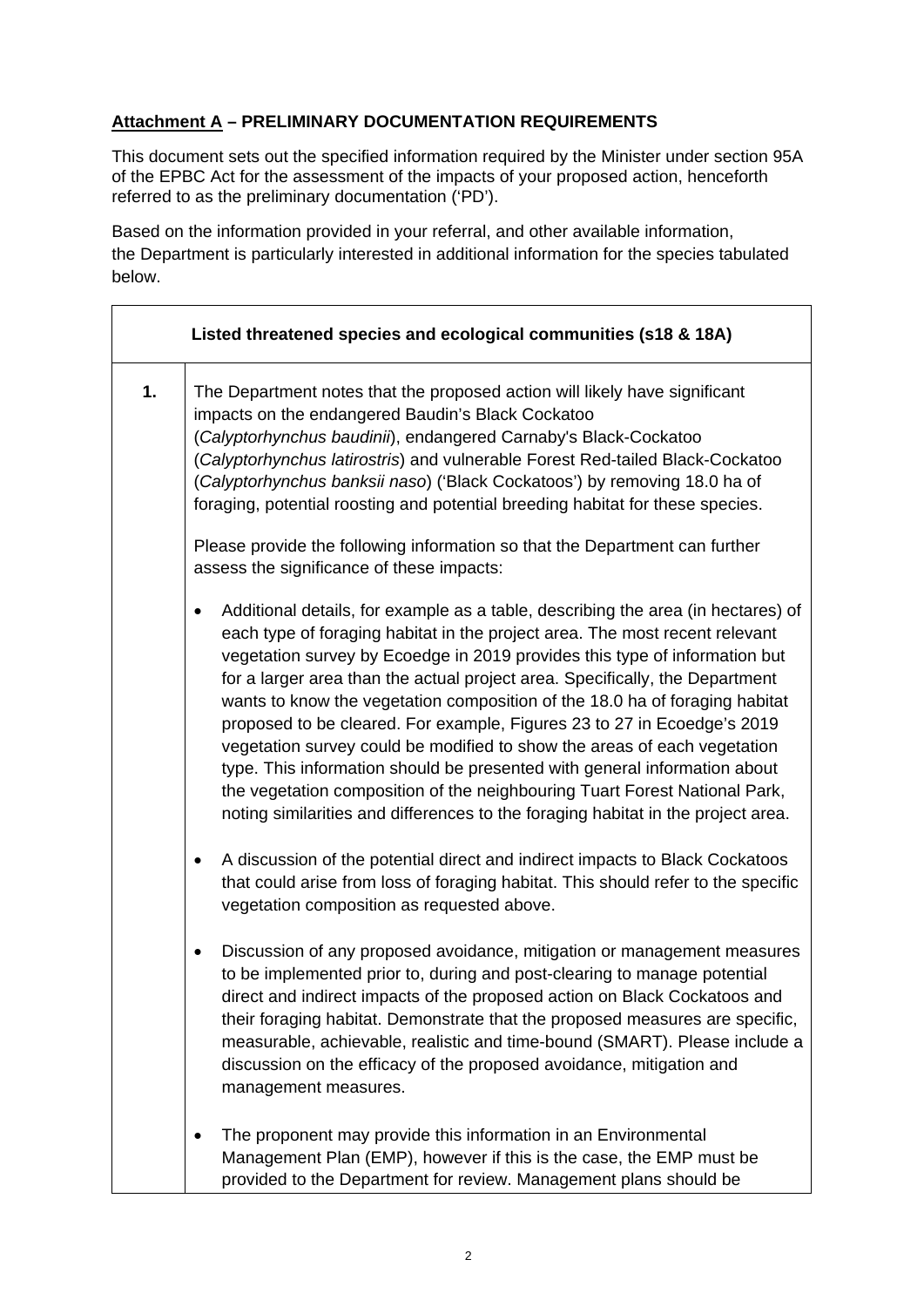|    | prepared in accordance with the Department's Environmental Management<br>Plan Guidelines (2014).                                                                                                                                                                                                                                                                                                                                                                                                                                                                                                                                          |
|----|-------------------------------------------------------------------------------------------------------------------------------------------------------------------------------------------------------------------------------------------------------------------------------------------------------------------------------------------------------------------------------------------------------------------------------------------------------------------------------------------------------------------------------------------------------------------------------------------------------------------------------------------|
| 2. | The Department notes that the proposed action will clear up to 120 potential<br>breeding trees within the project area, of which two trees contain suitable<br>breeding hollows for use by Black Cockatoos. The Department is of the view that<br>all ages and sizes of potential breeding trees are important for maintaining<br>breeding habitat for Black Cockatoos as these trees can provide nest hollows for<br>use in the future.                                                                                                                                                                                                  |
|    | The most recent survey supplied in the referral, undertaken by Greg Harewood<br>in 2018, inspected the two suitable hollows with binoculars from the ground and<br>concluded that neither were recently used by Black Cockatoos.                                                                                                                                                                                                                                                                                                                                                                                                          |
|    | Please inspect the two suitable Black Cockatoo hollows with an aerial drone<br>(only if outside of the breeding season) or a camera mounted onto a pole,<br>and report the results in the PD. Specifically, the Department wishes to<br>confirm whether these two hollows are suitable for Black Cockatoo breeding<br>based on their geometries, and whether either shows evidence of use. This<br>survey should re-examine any other potential breeding trees in the same<br>manner if it is suspected that other potential breeding hollows were<br>overlooked in previous surveys. These results should also be included in the<br>PD. |
|    | If re-inspecting these two hollows is not feasible or possible, the Department<br>may assume that they are suitable for breeding and offsets will likely be<br>required.                                                                                                                                                                                                                                                                                                                                                                                                                                                                  |
|    | If the drone/camera-pole hollow examinations confirm that any suitable breeding<br>hollows occur, with or without evidence of use, please provide:                                                                                                                                                                                                                                                                                                                                                                                                                                                                                        |
|    | Further details on any avoidance, mitigation and management measures<br>proposed to reduce this impact prior to, during and/or post construction<br>activities. These details must describe and assess the likely effectiveness of<br>the proposed measures on reducing potential impacts to Black Cockatoo<br>breeding.                                                                                                                                                                                                                                                                                                                  |
| 3. | The Department notes that the proposed action is likely to have significant<br>impacts on 20.3 ha of habitat for the critically endangered Western Ringtail<br>Possum (Pseudocheirus occidentalis). Please provide the following information<br>in detail so that the Department can assess the impacts of the proposed action:                                                                                                                                                                                                                                                                                                           |
|    | A discussion of the potential direct and indirect impacts to Western Ringtail<br>Possums that could arise during vegetation clearing and from habitat loss.                                                                                                                                                                                                                                                                                                                                                                                                                                                                               |
|    | Descriptions of any avoidance and mitigation measures to be implemented<br>prior to, during and post-clearing to manage potential direct and indirect                                                                                                                                                                                                                                                                                                                                                                                                                                                                                     |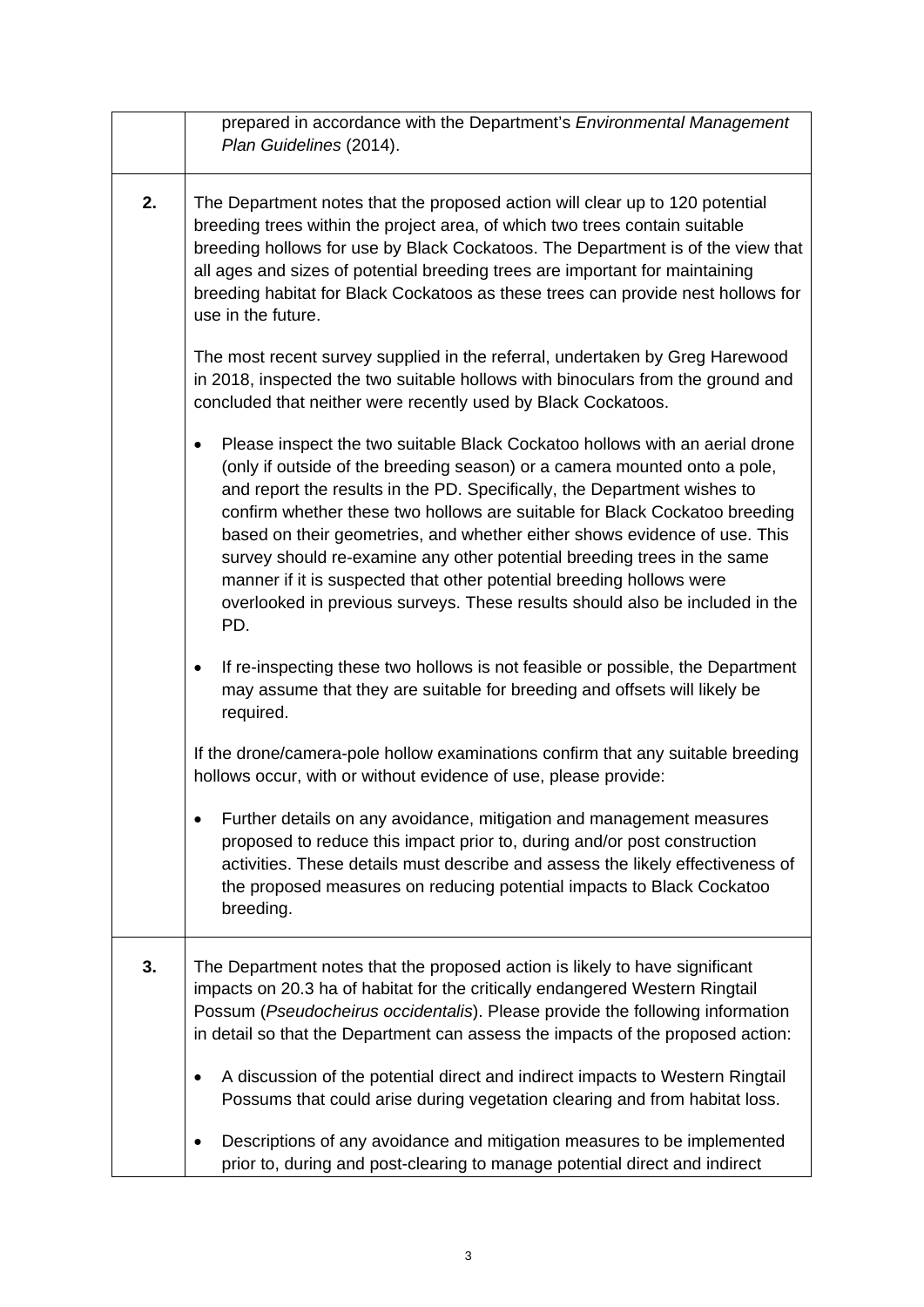|    | impacts of the proposed action on Western Ringtail Possum and their<br>habitat.                                                                                                                                                                                                                                                                                                                                                                                                                                                                                       |
|----|-----------------------------------------------------------------------------------------------------------------------------------------------------------------------------------------------------------------------------------------------------------------------------------------------------------------------------------------------------------------------------------------------------------------------------------------------------------------------------------------------------------------------------------------------------------------------|
|    | These proposed measures, and how they will be implemented, should be<br>$\bullet$<br>illustrated with clear maps that include any new information regarding<br>Western Ringtail Possum inhabitation and/or use of the project area,<br>including the quality and condition of habitat proposed to be cleared, the<br>location of primary corridors within core and supporting habitat in the project<br>area, and any new Western Ringtail Possum fatalities.                                                                                                         |
|    | If the proposed mitigation measures include developing infrastructure that<br>facilitates fauna movement, please provide:                                                                                                                                                                                                                                                                                                                                                                                                                                             |
|    | Further details regarding the development of this proposed infrastructure,<br>including the intended implementation, the persons responsible and potential<br>effectiveness as a measure to mitigate the impacts on the Western Ringtail<br>Possum.                                                                                                                                                                                                                                                                                                                   |
| 4. | The Department notes that the proposed action may have significant impacts on<br>the critically endangered Tuart (Eucalyptus gomphocephala) woodlands and<br>forests of the Swan Coastal Plain ecological community ('Tuart TEC'). However,<br>it is unclear at present whether Tuart TEC occurs in the project area according<br>to the definitions set out in the Approved Conservation Advice (incorporating<br>listing advice) for the Tuart (Eucalyptus gomphocephala) woodlands and forests<br>of the Swan Coastal Plain ecological community ('Tuart TEC CA'). |
|    | Please provide the results of a targeted vegetation survey to check whether<br>٠<br>or not potential occurrences of Tuart TEC in the project area meet the<br>definition of this ecological community as set out in the Tuart TEC CA. The<br>analysis of survey results should count contiguous areas that extend from<br>within the project area into neighbouring vegetation, in accordance with the<br>patch definitions in the Tuart TEC CA.                                                                                                                      |
|    | If new survey results show that Tuart TEC occurs in the project area:                                                                                                                                                                                                                                                                                                                                                                                                                                                                                                 |
|    | Please discuss any direct and indirect impacts that may occur to Tuart TEC<br>as a result of the proposed action.                                                                                                                                                                                                                                                                                                                                                                                                                                                     |
|    | Please describe any avoidance and mitigation measures to be implemented<br>prior to, during and post-clearing/construction to manage potential direct and<br>indirect impacts of the proposed action on Tuart TEC. These proposed<br>measures, and how they will be implemented, should be illustrated with clear<br>maps that include any new information regarding the distribution of Tuart<br>TEC in the project area, including the quality and condition of the Tuart TEC.                                                                                      |
| 5. | If avoidance, mitigation and management measures are contained within an<br>Environmental Management Plan (EMP), please provide a copy of the proposed                                                                                                                                                                                                                                                                                                                                                                                                                |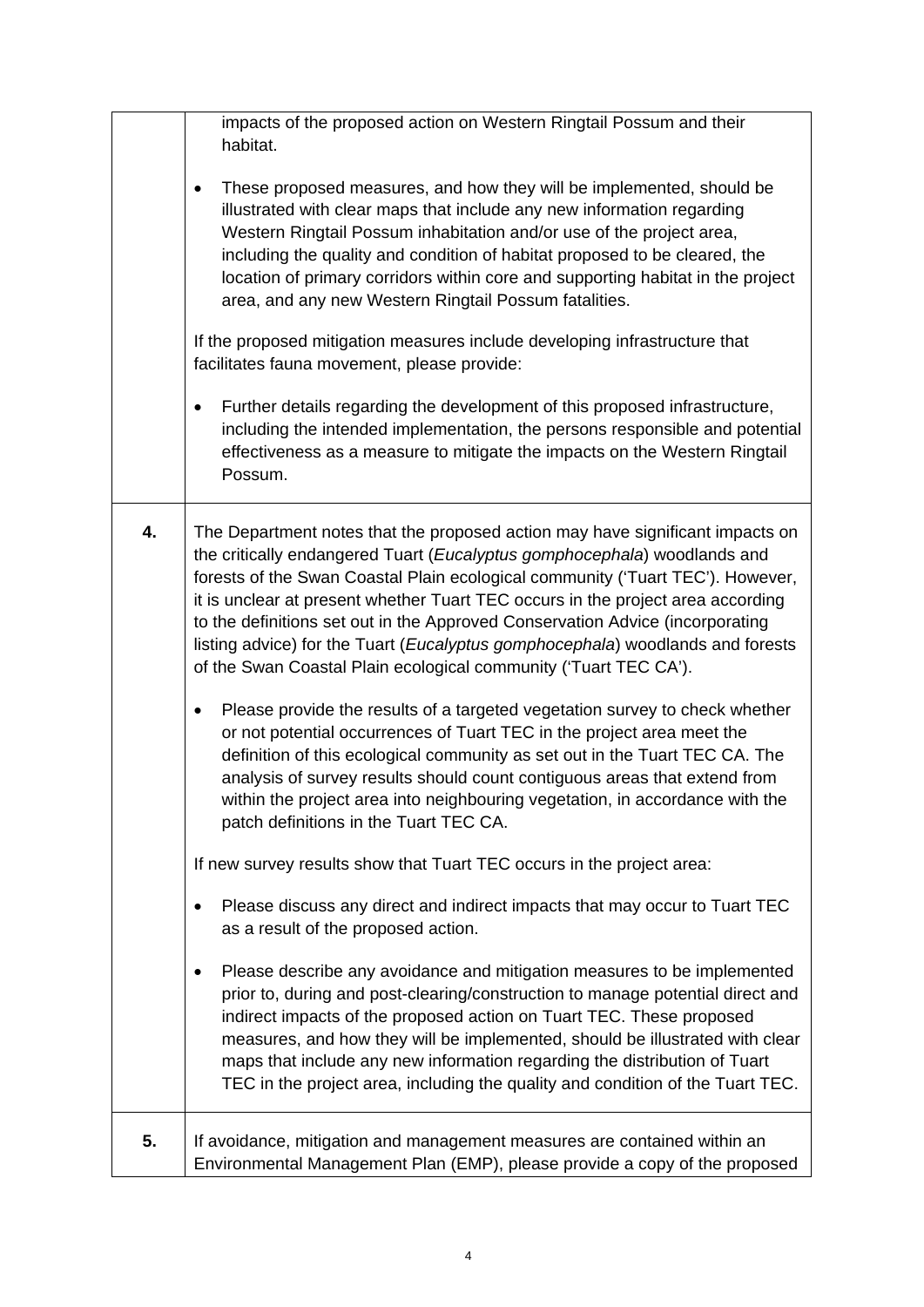|    | EMP. Please also provide any other relevant management plans that include<br>avoidance and mitigation measures proposed in the referral documentation in<br>relation to vegetation clearing, native fauna, dieback and weed control, for the<br>Department's review. Management plans should be prepared in accordance with<br>the Department's Environmental Management Plan Guidelines (2014). |
|----|--------------------------------------------------------------------------------------------------------------------------------------------------------------------------------------------------------------------------------------------------------------------------------------------------------------------------------------------------------------------------------------------------|
| 6. | The Department is of the view that the proposed action will likely have the<br>following significant impacts:                                                                                                                                                                                                                                                                                    |
|    | clearing 20.3 ha of Western Ringtail Possum habitat; and                                                                                                                                                                                                                                                                                                                                         |
|    | clearing 18.0 ha of foraging, potential roosting, and potential breeding<br>habitat for Black Cockatoos.                                                                                                                                                                                                                                                                                         |
|    | The Department is also of the view that the proposed action may:                                                                                                                                                                                                                                                                                                                                 |
|    | clear potential occurrences of Tuart TEC.                                                                                                                                                                                                                                                                                                                                                        |
|    | Avoidance and mitigation measures to these protected matters should<br>demonstrate that the action is not inconsistent with relevant recovery plans and<br>threat abatement plans and has regard to relevant conservation advice,<br>including but not limited to the following documents.                                                                                                       |
|    | Threatened Species Scientific Committee (2018). Conservation<br>Advice Calyptorhynchus baudinii Baudin's cockatoo. Canberra:<br>Department of the Environment and Energy.                                                                                                                                                                                                                        |
|    | Department of Parks and Wildlife (2013). Carnaby's Cockatoo<br>(Calyptorhynchus latirostris) Recovery Plan. Perth: Western Australia<br>Department of Parks and Wildlife.                                                                                                                                                                                                                        |
|    | Department of the Environment, Water, Heritage and the Arts (2009).<br>Approved Conservation Advice for Calyptorhynchus banksii naso<br>(Forest Red-tailed Black Cockatoo). Canberra: Department of the<br>Environment, Water, Heritage and the Arts.                                                                                                                                            |
|    | Chapman, T. (2008). Forest Black Cockatoo (Baudin's Cockatoo<br>Calyptorhynchus baudinii and Forest Redtailed Black Cockatoo<br>Calyptorhynchus banksii naso) Recovery Plan. Department of<br>Environment and Conservation, Western Australia.                                                                                                                                                   |
|    | Department of the Environment and Energy (2018). Threat abatement<br>plan for disease in natural ecosystems caused by Phytophthora<br>cinnamomi. Canberra: Commonwealth of Australia.                                                                                                                                                                                                            |
|    | Department of the Environment and Energy (2019). Approved<br>Conservation Advice (incorporating listing advice) for the Tuart<br>(Eucalyptus gomphocephala) woodlands and forests of the Swan                                                                                                                                                                                                    |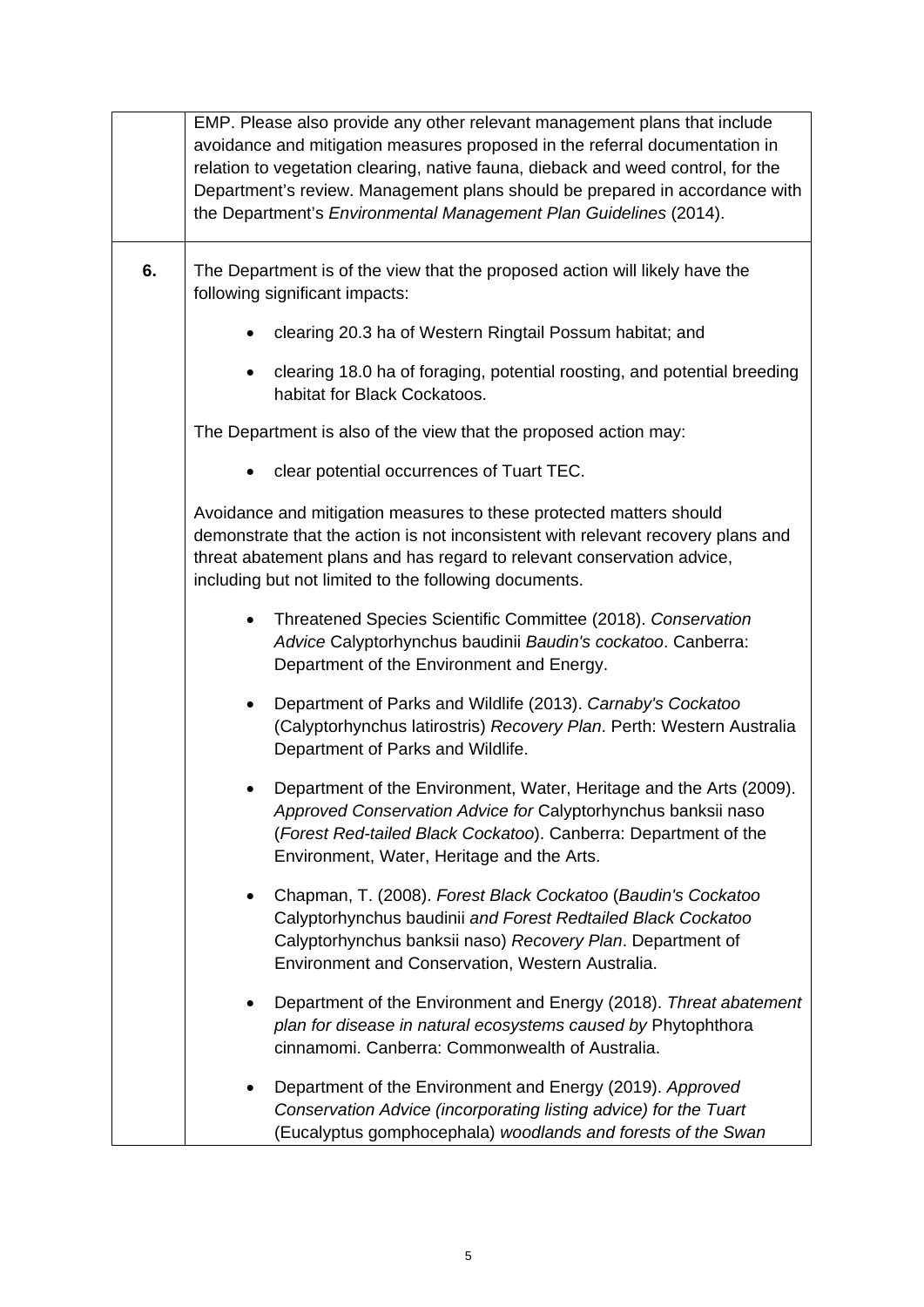|    | Coastal Plain ecological community. Canberra: Department of the<br>Environment and Energy.                                                                                                                                                                                                                                            |
|----|---------------------------------------------------------------------------------------------------------------------------------------------------------------------------------------------------------------------------------------------------------------------------------------------------------------------------------------|
|    | Threatened Species Scientific Committee (2018). Conservation<br>$\bullet$<br>Advice Pseudocheirus occidentalis Western ringtail possum.<br>Canberra: Department of the Environment and Energy.                                                                                                                                        |
|    | Department of Parks and Wildlife (2017). Western Ringtail Possum<br>$\bullet$<br>(Pseudocheirus occidentalis) Recovery Plan. Wildlife Management<br>Program No. 58. Perth: Western Australia Department of Parks and<br>Wildlife.                                                                                                     |
|    | Department of the Environment (2015). Threat abatement plan for<br>$\bullet$<br>predation by feral cats. Canberra: Department of the Environment.                                                                                                                                                                                     |
|    | Department of the Environment, Water, Heritage and the Arts (2008).<br>Threat abatement plan for predation by the European red fox.<br>Canberra: Department of the Environment, Water, Heritage and the<br>Arts.                                                                                                                      |
|    | Any surveys required to obtain information requested in this document should be<br>undertaken in accordance with relevant survey guidelines, including:                                                                                                                                                                               |
|    | Department of Sustainability, Environment, Water, Population and<br>$\bullet$<br>Communities (2011). Survey guidelines for Australia's threatened<br>mammals: Guidelines for detecting mammals listed as threatened<br>under the EPBC Act. Canberra: Department of Sustainability,<br>Environment, Water, Population and Communities. |
|    | Department of the Environment, Water, Heritage and the Arts (2010).<br>$\bullet$<br>Survey guidelines for Australia's threatened birds: Guidelines for<br>detecting birds listed as threatened under the EPBC Act. Canberra:<br>Department of the Environment, Water, Heritage and the Arts.                                          |
| 7. | The proponent should provide whatever details are necessary to demonstrate<br>whether or not residual significant impacts are likely to occur to the Western<br>Ringtail Possum, Black Cockatoos and Tuart TEC (if present) after all proposed<br>avoidance, mitigation and management measures are implemented.                      |
|    | If residual signicant impacts are likely, then compensatory offset measures will<br>be required. Information required regarding offsets is stated below, after all<br>controlling provisions are listed.                                                                                                                              |
|    | <b>Ramsar Wetlands</b>                                                                                                                                                                                                                                                                                                                |
| 8. | The Department is of the view that the proposed action may have a significant<br>impact on the Vasse-Wonnerup Ramsar wetland, located 500 m northwest of<br>the project area. Potential impacts are considered most likely to arise through                                                                                           |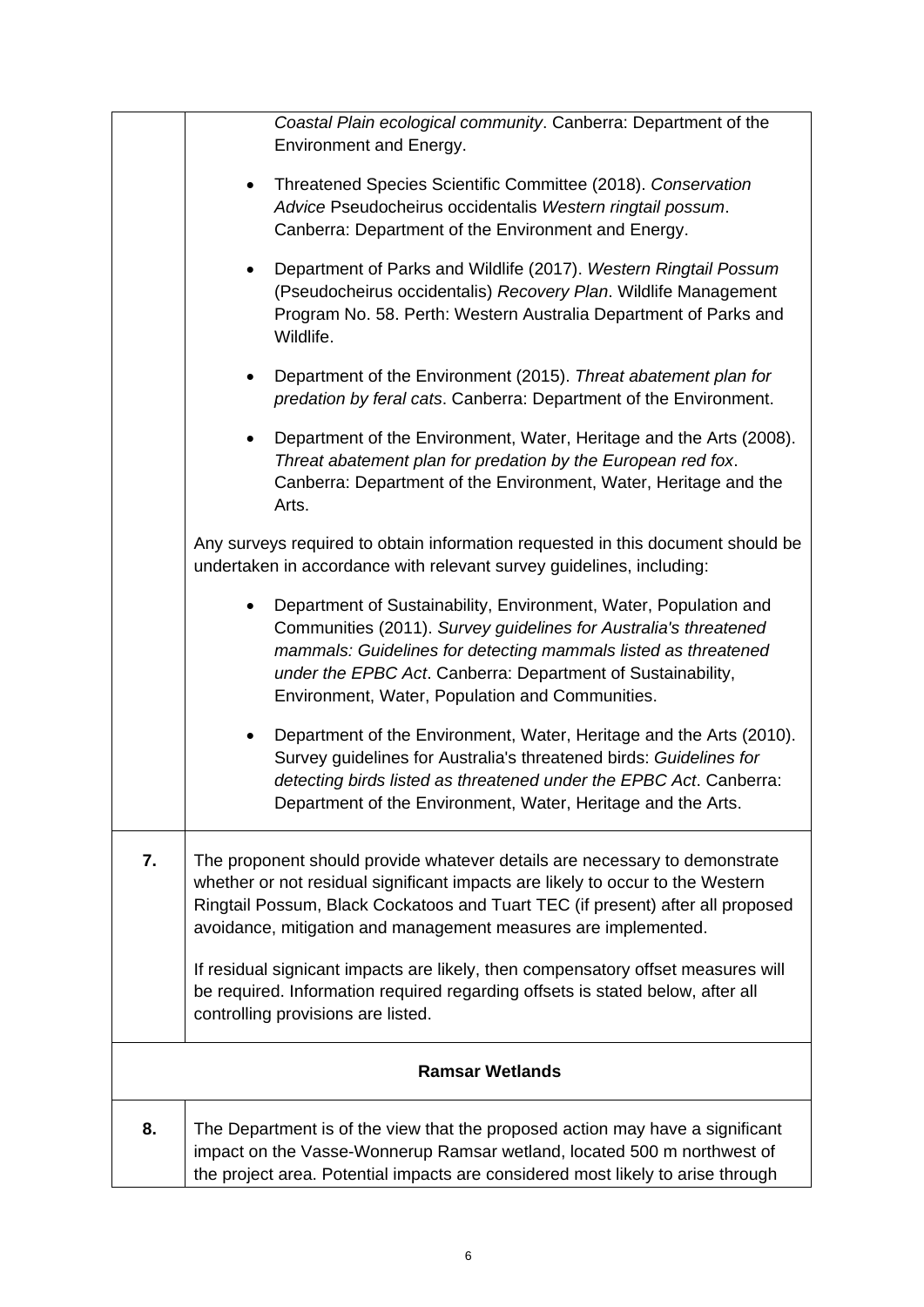|    | altered hydrological regimes and run-off water contamination (sediment,            |
|----|------------------------------------------------------------------------------------|
|    | hydrocarbon spills, etc.) that enter the Ludlow, Abba and Sabina rivers that flow  |
|    | into the Vasse-Wonnerup Ramsar wetland.                                            |
|    |                                                                                    |
|    | Please discuss the potential direct and indirect impacts to the Vasse-Wonnerup     |
|    | Ramsar wetland that could result from the proposed action.                         |
|    |                                                                                    |
|    | Please discuss all proposed avoidance and mitigation measures to be                |
|    | implemented prior to, during and post-clearing/construction to manage potential    |
|    | direct and indirect impacts, including those listed in the referral documentation, |
|    | against the listing criteria for the Vasse-Wonnerup Ramsar wetland, which are:     |
|    | Criterion 5: More than 33,000 waterbirds have been counted at the Vasse-<br>٠      |
|    | Wonnerup System. Waterbird data indicate that more than 20,000 waterbirds          |
|    | use the Ramsar site each year, suggesting that the wetland regularly               |
|    | supports 20,000 waterfowl. This includes species such as the Red-necked            |
|    | Avocet (Recurvirostra novaehollandiae), Black-winged Stilt                         |
|    | (Himantopus himantopus), Wood Sandpiper (Tringa glareola), Sharp-tailed            |
|    | Sandpiper (Calidris acuminata), Long-toed Stint (Calidris subminuta), Curlew       |
|    | Sandpiper (Calidris ferruginea) and Common Greenshank (Tringa nebularia).          |
|    |                                                                                    |
|    | Criterion 6: At least 1% of the Australian population of Black-winged Stilt and    |
|    | at least 1% of the world population of Red-necked Avocet use Vasse-                |
|    | Wonnerup System in most years.                                                     |
|    | The proponent's response may benefit from declaring certain carriageway            |
|    | design characteristics implied in the referral, but not stated explicitly. For     |
|    | example, the bridge reports by AECOM Australia Pty Ltd which show that the         |
|    | proposed second carriageway will be constructed on south-eastern side of the       |
|    | Bussell Highway, furthest from the Ramsar wetland.                                 |
|    |                                                                                    |
|    | Please provide the above information in the form of a management plan.             |
|    | prepared in accordance with the Environmental Management Plan Guidelines           |
|    | (2014), that conforms to the SMART principles (Specific, Measurable,               |
|    | Achievable, Relevant and Time-bound). This management plan must have               |
|    | regard to the information contained on the Department's Australian Wetlands        |
|    | Database profile for the Vasse-Wonnerup Ramsar wetland. Specific documents         |
|    | are found under the "More Information" tab, including the Ramsar Information       |
|    | Sheet (RIS).                                                                       |
|    |                                                                                    |
|    | Listed migratory species (s20 & 20A)                                               |
| 9. | The Department is of the view that if impacts occur to the Vasse-Wonnerup          |
|    | Ramsar wetland, the proposed action may indirectly impact on listed migratory      |
|    | species, including the Red-necked Stint (Calidris ruficollis).                     |
|    |                                                                                    |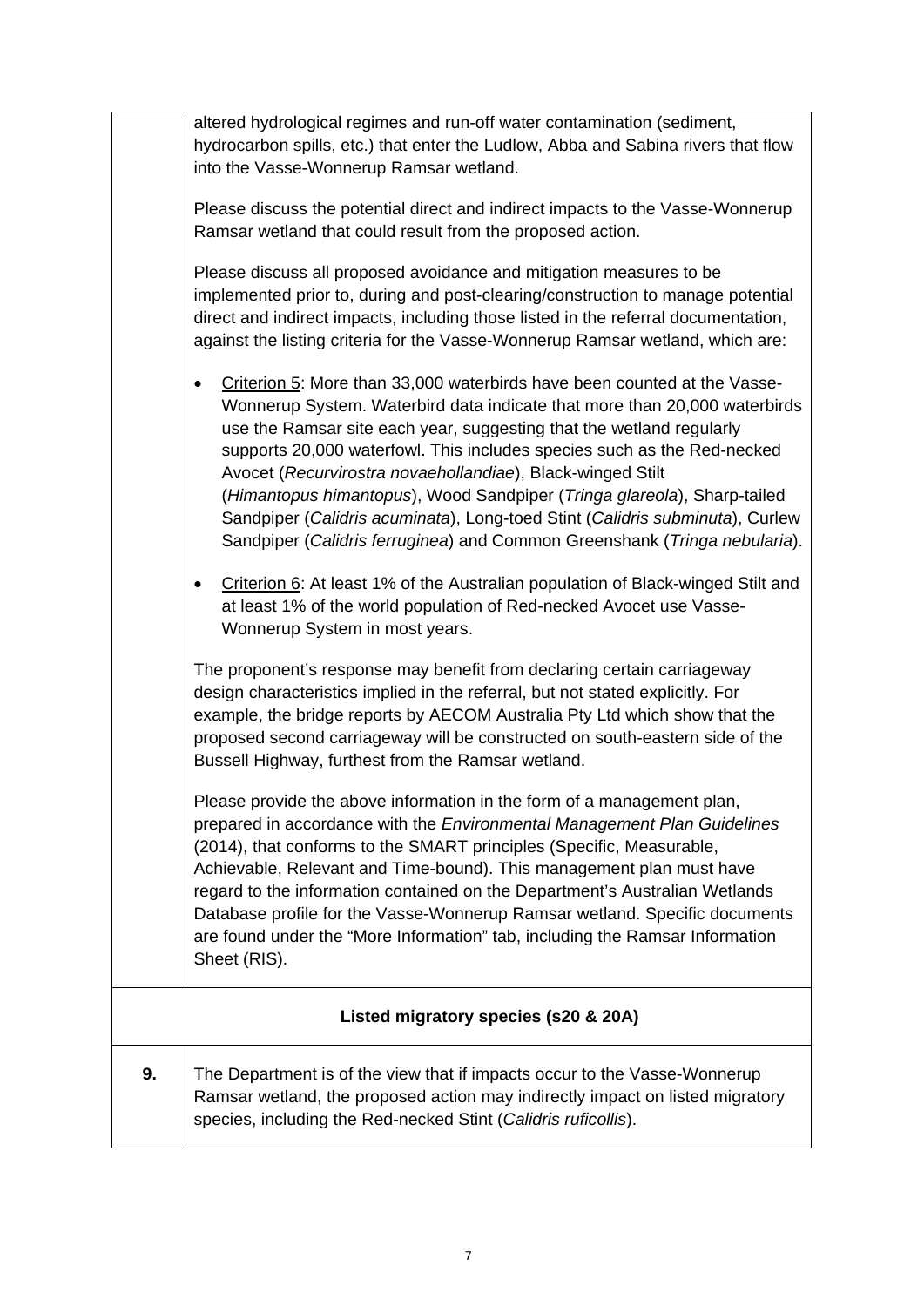|                | Please provide evidence that the proposed action will not cause significant<br>residual impacts to listed migratory species, including the Red-necked Stint. It<br>would be sufficient to demonstrate that impacts will not occur to the Vasse-<br>Wonnerup Ramsar wetland when appropriate avoidance and mitigation<br>measures are implemented, and therefore indirect impacts to migratory species<br>would be unlikely. Alternatively, surveys may be conducted to confirm/deny<br>presence. |
|----------------|--------------------------------------------------------------------------------------------------------------------------------------------------------------------------------------------------------------------------------------------------------------------------------------------------------------------------------------------------------------------------------------------------------------------------------------------------------------------------------------------------|
| 10.            | The proponent's response regarding whether significant residual impacts are<br>likely to occur to listed migratory species should have regard to the following<br>statutory documents and information:                                                                                                                                                                                                                                                                                           |
|                | Commonwealth of Australia (2015). Wildlife Conservation Plan for Migratory<br>٠<br>Shorebirds. Canberra: Department of the Environment.                                                                                                                                                                                                                                                                                                                                                          |
|                | Other relevant species-specific information, such as on the Red-necked<br>٠<br>Stint, available on the Department's Species Profile and Threats Database<br>(SPRAT).                                                                                                                                                                                                                                                                                                                             |
| <b>Offsets</b> |                                                                                                                                                                                                                                                                                                                                                                                                                                                                                                  |
| 11.            | Please provide details of all compensatory measures (i.e. environmental offsets)<br>proposed to compensate for the residual significant impacts on EPBC Act listed<br>threatened species and communities, including:                                                                                                                                                                                                                                                                             |
|                | the type of offsets proposed;                                                                                                                                                                                                                                                                                                                                                                                                                                                                    |
|                | extent to which the proposed offset actions correlate to, and adequately<br>compensate for, EPBC Act listed species and communities;                                                                                                                                                                                                                                                                                                                                                             |
|                | suitability of the location of any proposed offset site for EPBC Act listed<br>species and communities, including evidence of the presence of, or usage<br>by, relevant protected matters;                                                                                                                                                                                                                                                                                                       |
|                | conservation gain to be achieved by the offset i.e. positive management<br>strategies that improve the site or averting the future loss, degradation or<br>damage of the protected matters;                                                                                                                                                                                                                                                                                                      |
|                | time it will take to achieve the proposed conservation gain;                                                                                                                                                                                                                                                                                                                                                                                                                                     |
|                | level of certainty that the proposed offset will be successful; and                                                                                                                                                                                                                                                                                                                                                                                                                              |
|                | current land tenure of any proposed land-based offset and the method of<br>securing and managing that offset.                                                                                                                                                                                                                                                                                                                                                                                    |
| 12.            | Demonstrate how any proposed offset is consistent with the Department's EPBC<br>Act Environmental Offsets Policy (October 2012), and provide a completed                                                                                                                                                                                                                                                                                                                                         |